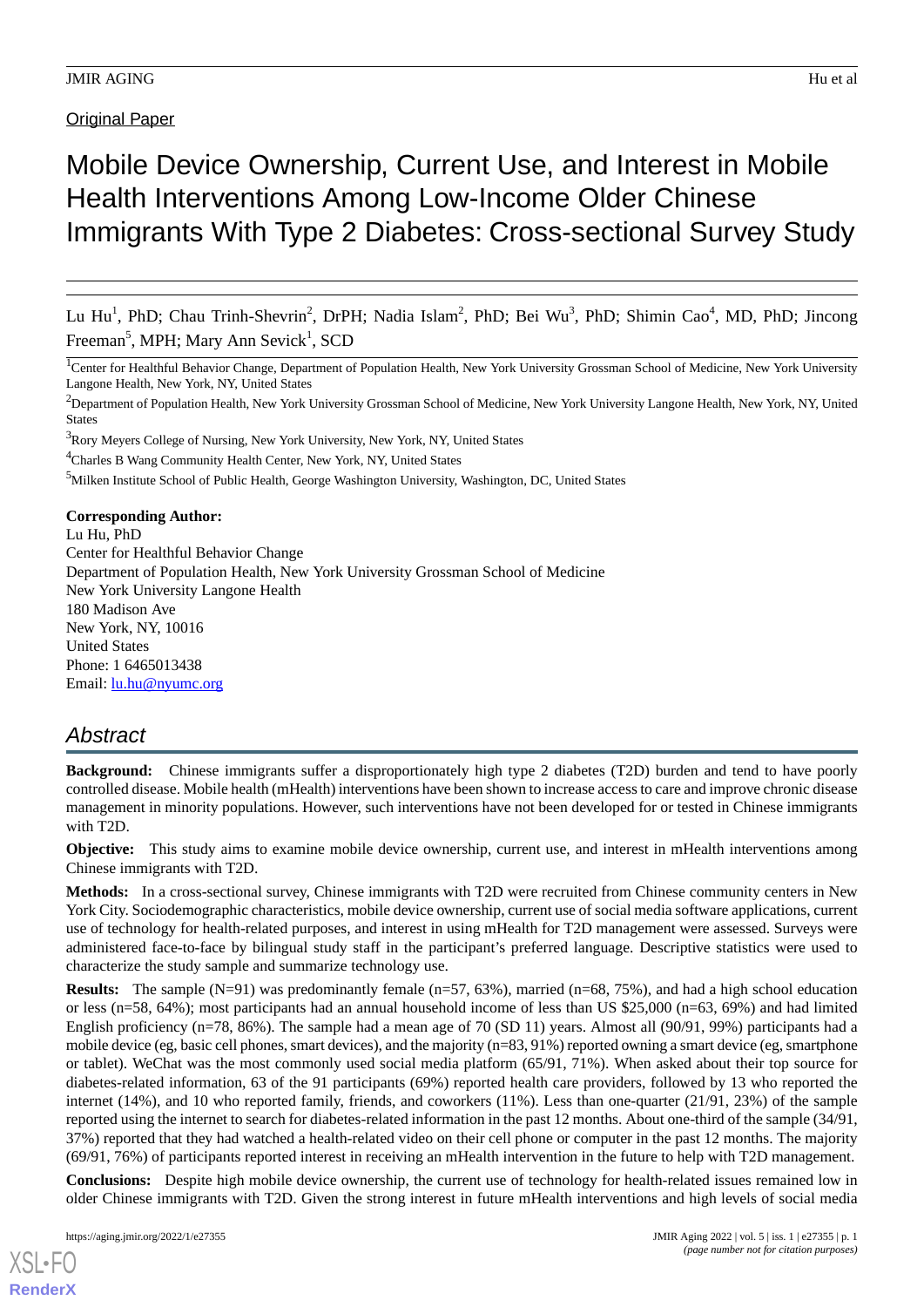use (eg, WeChat), future studies should consider how to leverage these existing low-cost platforms and deliver tailored mHealth interventions to this fast-growing minority group.

*(JMIR Aging 2022;5(1):e27355)* doi:  $10.2196/27355$ 

#### **KEYWORDS**

technology use; Chinese immigrants; type 2 diabetes; mHealth; health disparities; immigrant health; diabetes; mobile health; intervention; smartphone; immigrant

## *Introduction*

Type 2 diabetes (T2D) in Chinese Americans is a significant health concern for the US health care system [[1-](#page-5-0)[3](#page-5-1)]. According to a recent epidemiological survey, 43.1%, or 1 out of every 2, Chinese Americans in New York City (NYC) have T2D or prediabetes [[3\]](#page-5-1). The majority of Chinese Americans with T2D are foreign-born older immigrants with limited English proficiency and health literacy [[3-](#page-5-1)[6](#page-5-2)].

Once diagnosed with T2D, Chinese immigrants demonstrate poorer self-management and worse glycemic control [[4](#page-5-3),[5](#page-5-4)[,7-](#page-5-5)[9\]](#page-6-0), and are more likely to develop end-stage renal disease [\[7](#page-5-5),[10\]](#page-6-1). In a recent study of racial and ethnic minorities with T2D in NYC [\[5\]](#page-5-4), Chinese immigrants performed an average of 3.80 (SD 0.13) capillary glucose checks per week, compared to 11.88 (SD 0.57) checks per week for Hispanic individuals and 10.29 (SD 0.29) checks per week for Black individuals. The mean number of yearly hemoglobin  $A_{1c}$  (Hb $A_{1c}$ ) checks was 1.16 (SD 0.15) for Chinese immigrants, 3.31 (SD 0.14) for Hispanic individuals, and 3.23 (SD 0.18) for Black individuals [[5\]](#page-5-4).

Diabetes self-management education and counseling programs are effective interventions for diabetes control [[11](#page-6-2),[12\]](#page-6-3). However, numerous factors limit the access of such programs to Chinese immigrants. While 76.6% of Chinese immigrants report limited English proficiency [[13\]](#page-6-4), there is a shortage of language-concordant clinicians and limited language access or medical interpretation [\[14](#page-6-5)-[17\]](#page-6-6). Differing cultural norms may limit the relevance and effectiveness of diabetes care and counseling delivered by non-Chinese clinicians or interpreters [[6](#page-5-2)[,14](#page-6-5),[18](#page-6-7)[-20](#page-6-8)]. Moreover, comprehensive diabetes counseling is impeded by the limited amount of time patients are able to spend with clinicians [\[15](#page-6-9)]. As a result, Chinese immigrants often report having unmet information needs for their T2D management [[15](#page-6-9)[,17](#page-6-6)].

Mobile health (mHealth) technology may be a promising way to address some of the previously mentioned barriers and reduce T2D health disparities. Research demonstrates SMS text messaging–based interventions improve glycemic control in patients with T2D, including minority populations [[21](#page-6-10)[-24](#page-6-11)]. SMS text messaging and social media strategies may be particularly relevant for immigrant populations given their high social needs to stay connected with their families and friends in their home countries [\[25](#page-6-12)]. To our knowledge, no studies have examined social media–based mHealth interventions in Chinese immigrants with T2D. Little is known regarding access to, use of, and attitudes toward mHealth in this fast-growing immigrant population. While it is often assumed that underserved, low-income immigrant communities have limited access to

technology or would not have interest in telehealth programs [[26\]](#page-6-13), there is a paucity of empirical data on these subjects. With the rapid growth of telehealth programs over the past few years, it is critical to understand immigrant communities' access to technology, use of technology for disease management, and interest in future mHealth programs. To address this knowledge gap, this study aims to examine mobile device ownership, social media use, current use of mHealth interventions, and interest in using such technology for T2D management among Chinese immigrants.

## *Methods*

## **Conceptual Framework**

This pilot study was informed by the National Institutes of Health (NIH) Stage Model for Behavioral Intervention Development [\[27](#page-6-14)] and the National Cancer Institute's (NCI) Health Information National Trends Survey (HINTS) framework [[28\]](#page-7-0). The NIH Stage Model posits that Stage 0 formative data is critical and can provide important preliminary data to inform Stage I intervention development and evaluation. There is a dearth of culturally tailored interventions to address T2D disparities in low-income older Chinese immigrants. This pilot study examined whether this underserved immigrant population has access to technology and how they access health information. These are critical formative data to collect before allocating resources to developing or testing an intervention.

In addition, we used the HINTS framework [[28\]](#page-7-0) to guide the choices of survey questions. Based on the HINTS framework, patients' health information–seeking behavior is affected by various factors, including patient characteristics (eg, age, gender, socioeconomic status), prior experience with information-seeking, attitudes toward the source, and other contextual factors (eg, access to mobile technologies and Wi-Fi).

#### **Study Design**

For this cross-sectional study, Chinese immigrants with T2D were recruited from 4 community centers in Chinatown areas in NYC. Study flyers were posted in the community centers. Community leaders introduced the study at social events sponsored by the centers, and interested participants self-referred to study staff who attended the events.

To be eligible for the study, participants had to (1) self-identify as a Chinese immigrant or Chinese American, (2) be 18 years of age or older, (3) self-report that they had been diagnosed with T2D over a year ago, and (4) be currently self-managing T2D at home. This study was approved by the New York University Grossman School of Medicine Institutional Review Board. All participants provided signed informed consent. All

 $XS$  • FO **[RenderX](http://www.renderx.com/)**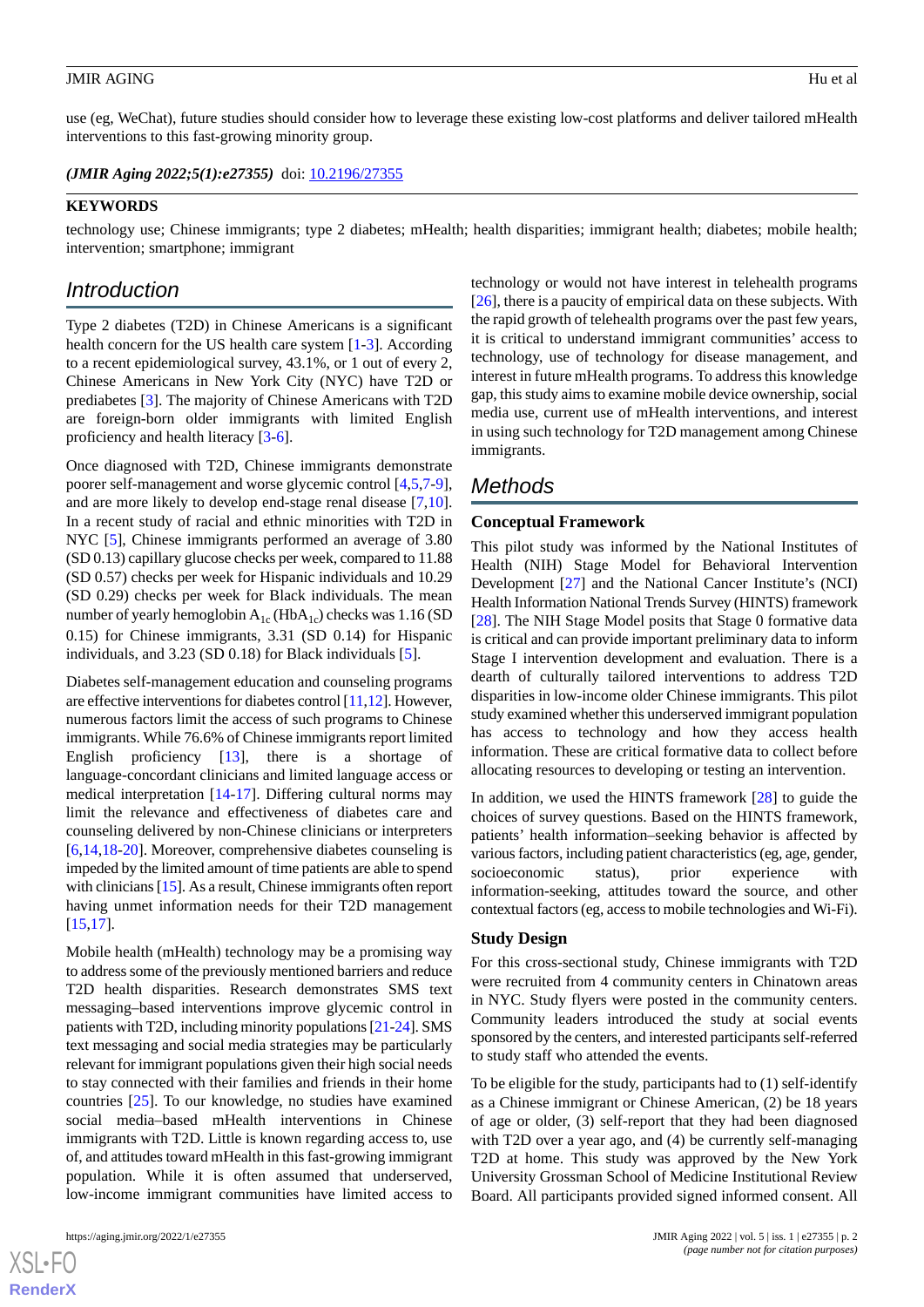study materials were available in English, Mandarin, and Cantonese. Surveys were administered face-to-face by bilingual study staff in the participant's preferred language. Participants received US \$20 gift cards as an incentive for completing the survey.

## **Measures**

## *Sociodemographic Characteristics*

Age, gender, marital status, education, income, employment status, duration of residence in the United States, language spoken at home, and English proficiency were assessed.

## *Technology-Related Questions*

Measures on technology use were adapted from the HINTS framework, including questions assessing access to technology, current social media use, current use of technology for health management, interest in mHealth interventions, and family or friends' involvement and interest in mHealth interventions.

## *Access to Technology*

Using questions adapted from the HINTS framework, we assessed mobile device ownership (basic cell phones, smartphones, tablets, or none) and access to Wi-Fi at home (yes, no, or don't know/not sure). For those who owned a smartphone or tablet, we also asked whether they had an unlimited text messaging plan.

## *Current Social Media Use*

Current use of social media platforms and SMS text messaging was assessed by asking participants whether they currently used WhatsApp, WeChat (a Chinese version of WhatsApp), basic text messaging, Facebook, or other social media platforms.

## *Current Use of Technology for Health Management*

We assessed the extent to which participants relied on technology by asking them to identify their primary source of information for diabetes-related questions. Response options included health care providers; the internet; family, friends, or coworkers; newspapers; and do not seek help. We also asked

whether they had used the internet to search for diabetes-related information in the past 12 months and whether they had used mobile phones or computers to watch a health-related video in the past 12 months.

## *Interest in Future mHealth Programs*

Participants were asked whether they would be interested in participating in a future mHealth program for T2D self-management.

## *Family and Friends'Involvement and Interest in mHealth Interventions*

Given the importance of family ties in the Chinese culture [[6](#page-5-2)[,18](#page-6-7),[20](#page-6-8)], we assessed participants'perceptions of their family's or friends' interest in mHealth interventions. Specifically, we asked whether participants discussed their T2D with others and if so, whether these family members or friends would be interested in receiving mHealth interventions to better support the patient in their T2D self-management efforts.

## **Statistical Analyses**

We recruited 101 participants between April 2018 and July 2018. Data analyses were limited to 91 participants with complete data from the technology use survey. Descriptive statistics were used to examine the distribution of sociodemographic variables in addition to technology ownership and use, whether participants had accessed a health-related video, and attitudes toward mHealth interventions. Means and standard deviations were calculated for continuous variables. Frequencies and percentages were reported for categorical variables. Sample characteristics were summarized. We performed all analyses with SPSS, version 25.0 (IBM Corp).

## *Results*

As shown in [Table 1](#page-3-0), the sample was composed of primarily low-income, married, foreign-born, elderly females with limited education, who had long-standing T2D. Most participants reported having lived in the United States for nearly 2 decades and having limited English proficiency.

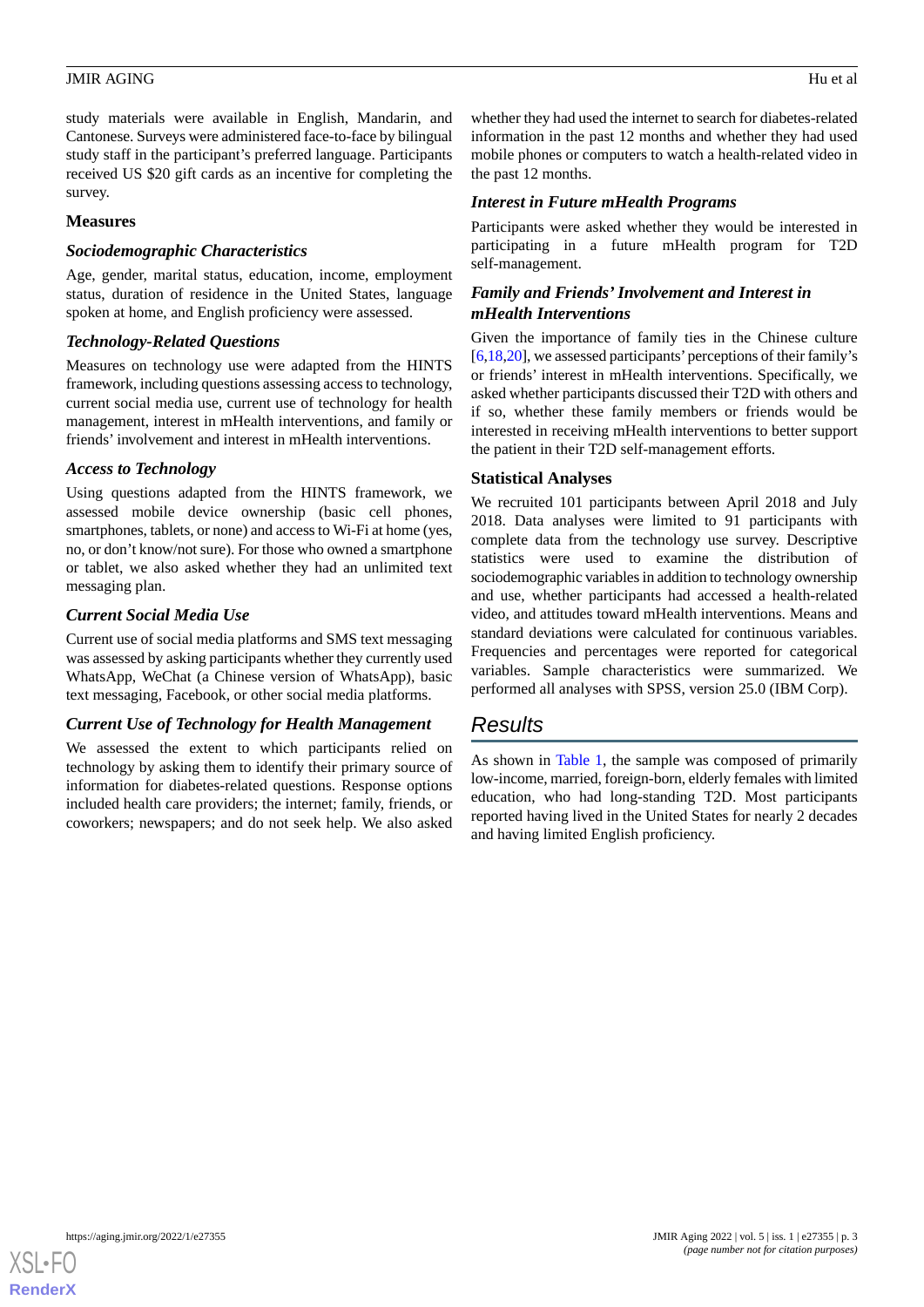<span id="page-3-0"></span>Table 1. Sample characteristics (N=91) and access to technology, current use, and interest in mHealth interventions among older Chinese immigrants with type 2 diabetes.

| Characteristic                                                                                    | Value    |  |
|---------------------------------------------------------------------------------------------------|----------|--|
| Age in years, mean (SD)                                                                           | 70(11)   |  |
| Age $>65$ years, n $(\%)$                                                                         | 61(67)   |  |
| Gender, n (%)                                                                                     |          |  |
| Female                                                                                            | 57(63)   |  |
| Male                                                                                              | 34(37)   |  |
| Currently married, n (%)                                                                          | 68 (75)  |  |
| High school education or less, n (%)                                                              | 58 (64)  |  |
| Annual family income, n (%)                                                                       |          |  |
| ≤US $$25,000$                                                                                     | 63 (69)  |  |
| $≥US$ \$25,000                                                                                    | 12(13)   |  |
| Declined to answer or don't know                                                                  | 16(18)   |  |
| Employment status, n (%)                                                                          |          |  |
| Currently employed                                                                                | 30(33)   |  |
| Not employed, not working                                                                         | 9(10)    |  |
| Retired                                                                                           | 52(57)   |  |
| Foreign-born, n (%)                                                                               | 91 (100) |  |
| Number of years living in the United States, mean (SD)                                            | 19(14)   |  |
| Limited English proficiency                                                                       | 78 (86)  |  |
| Mobile device ownership, n (%)                                                                    |          |  |
| Basic mobile phone                                                                                | 20(22)   |  |
| Smartphone                                                                                        | 72 (79)  |  |
| Tablet                                                                                            | 49 (54)  |  |
| Has a mobile device (basic mobile phone or smart device)                                          | 90 (99)  |  |
| Has a smart device (smartphone or tablet)                                                         | 83 (91)  |  |
| Social media platforms (including text messaging) currently used by participant, n (%)            |          |  |
| WeChat                                                                                            | 65(71)   |  |
| Basic SMS text messaging via cellular carrier                                                     | 62(68)   |  |
| WhatsApp                                                                                          | 4(4)     |  |
| Has Wi-Fi installed in home, n (%)                                                                | 66 (73)  |  |
| Has unlimited SMS text messaging plan, n (%)                                                      |          |  |
| Yes                                                                                               | 36(40)   |  |
| No                                                                                                | 41(45)   |  |
| Don't know                                                                                        | 13(14)   |  |
| Did not answer                                                                                    | 1(1)     |  |
| Primary source of diabetes-related information, n (%)                                             |          |  |
| Health care provider                                                                              | 63 (69)  |  |
| The internet                                                                                      | 13(14)   |  |
| Family, friends, or coworkers                                                                     | 10(11)   |  |
| Newspapers                                                                                        | 4(4)     |  |
| Do not seek help                                                                                  | 1(1)     |  |
| Has used the internet to look for information about diabetes in the past 12 months, n (%) 21 (23) |          |  |

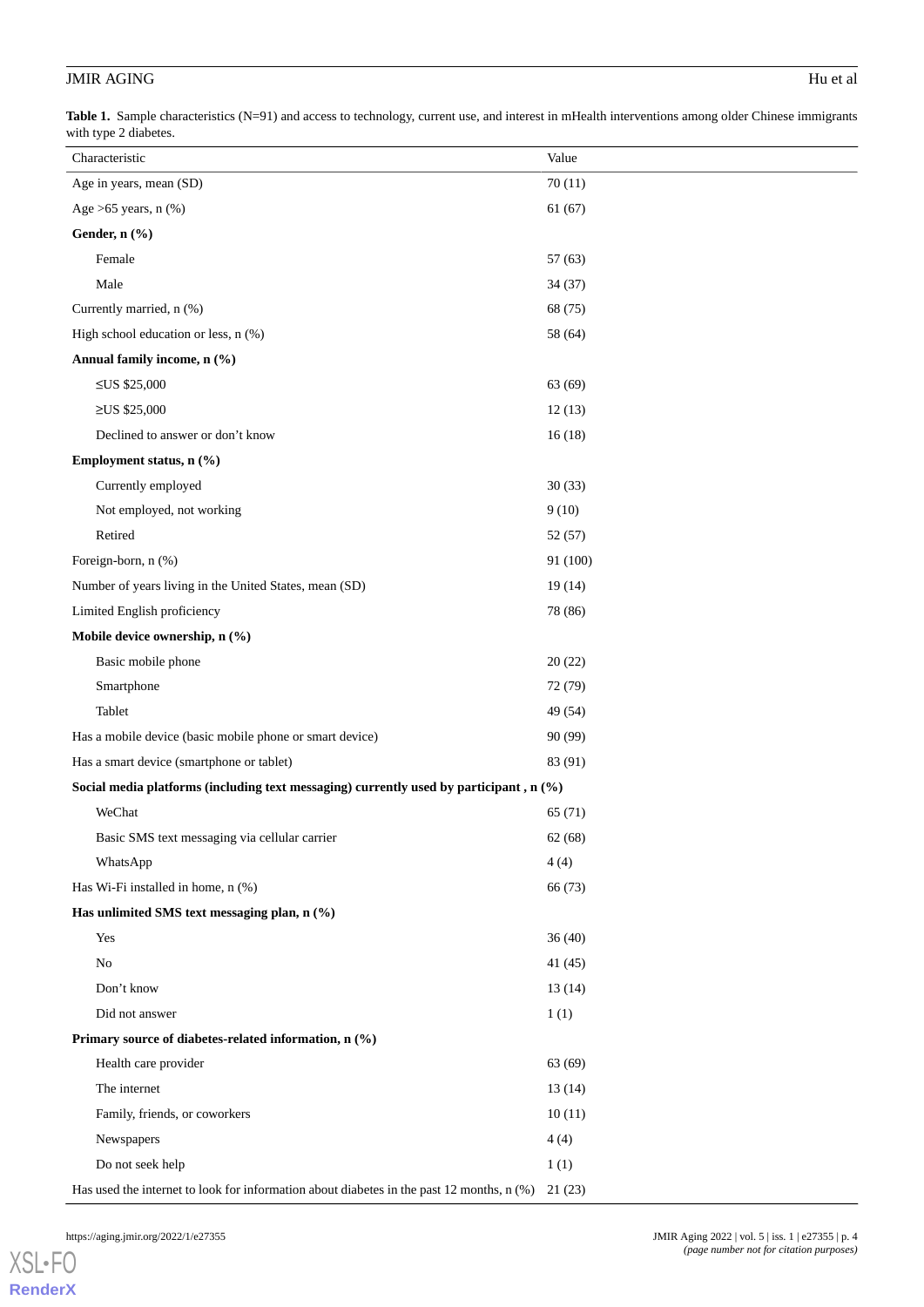| Characteristic                                                                                                       | Value   |
|----------------------------------------------------------------------------------------------------------------------|---------|
| Has watched a health-related video in the past 12 months, $n$ $(\%)$                                                 | 34(37)  |
| Is interested in receiving mHealth interventions for T2D, $n$ $(\%)$                                                 | 69 (76) |
| Has family/friends to talk to about their T2D, $n$ (%)                                                               | 62 (68) |
| Family/friends interested in receiving mHealth interventions to better support participant <sup>4</sup> ,<br>$n$ (%) | 50 (81) |

<sup>a</sup>This question was only assessed as a follow-up item among 62 participants who reported that they had family or friends to talk to about their T2D. The percentage was calculated accordingly.

Nearly all participants had a smart mobile device, and nearly three-quarters had Wi-Fi access at home. The most commonly used social media platform was WeChat, followed by basic text messaging. Very few participants used WhatsApp, and none reported using Facebook, Twitter, or Instagram.

The majority reported that their primary source for diabetes-related information is health care clinicians, with few participants reporting their first sources of information are the internet, family, friends, or coworkers. Less than one-quarter of the sample reported using the internet to search for diabetes-related information in the past 12 months. About one-third of the sample reported that they had watched a health-related video on their cell phone or computer in the past 12 months.

Despite the fact that the majority of participants were low-income older immigrants with limited education, over three-quarters expressed interest in receiving T2D management mHealth interventions in the future. About two-thirds reported having family or friends to talk to about their T2D. Of these, a large majority agreed that family or friends would be interested in receiving mHealth interventions to learn how to best support them in their efforts to manage their T2D.

## *Discussion*

## **Principal Findings**

To the best of our knowledge, this is the first study that provides data on technology ownership, current use, and interest in mHealth interventions in underserved Chinese immigrants with T2D. Although the majority of study participants were older immigrants with low income and limited education, they demonstrated high mobile device ownership and familiarity with a particular social media platform (ie, WeChat). This finding is consistent with a previous study reporting high social media use among immigrant populations to connect with their families and friends in their home countries [[25\]](#page-6-12). Our data are also consistent with recent survey results from the Pew Research Center showing that about 95% of White, Hispanic, and Black American adults owned a cell phone and 80% had a smartphone [[29\]](#page-7-1). The wide availability of mobile devices suggests a promising platform to increase access and deliver diabetes messaging and support to this underserved population [[30\]](#page-7-2). Of particular note, Chinese immigrants are familiar with WeChat, a popular free Chinese social media app, and rarely used WhatsApp, Facebook, or Twitter. These data suggest that researchers may want to consider leveraging WeChat for this population in the future.

 $XS$  • FO **[RenderX](http://www.renderx.com/)** Despite high smart device ownership and internet access, the use of technology for health-related purposes was low in our sample. While about 70% of US adults considered the internet as their top source for health information [[31\]](#page-7-3), only 14% (13/91) of participants in our sample did, with the majority relying on health care providers. Compared to about 80% of US adults using the internet to search for health-related information [[32\]](#page-7-4), less than one-quarter of our sample (21/91, 23%) did so in the past 12 months. One interesting finding to note is that while the use of the internet to search for health-related information was much lower in our sample than the general US population, the proportion of participants who had watched a health-related video in the past 12 months was comparable [[33\]](#page-7-5). This may be related to the high use of WeChat in our sample, which permits sharing of videos via chat windows. Our study found that almost 80% (69/91, 76%) of this relatively elderly sample reported interest in receiving mHealth videos in the future to help with T2D management. Taken together, these data suggest future researchers may want to consider leveraging multimedia strategies (eg, brief videos) to increase access and uptake of T2D-related education and counseling in this population.

The success of T2D management depends largely on the social and environmental contexts in which patients live and perform diabetes self-care [\[34](#page-7-6),[35\]](#page-7-7). When patients with T2D live in a supportive family context (eg, the family embraces a lifestyle consistent with the needs of the patient with T2D), they are more likely to receive social and emotional support for self-management, adhere to diabetes self-care requirements, and achieve better glycemic control [\[36](#page-7-8)]. Patients with T2D living in nonsupportive family environments (eg, family members undermine the patient's efforts) have more difficulty initiating and sustaining recommended diabetes self-care behaviors, experience more diabetes-related distress, and report lower self-efficacy for self-management success [\[36](#page-7-8),[37\]](#page-7-9). Involving family members may be a useful strategy, given our finding that most participants discussed their T2D with family and friends, and believed their family and friends would be interested in receiving mHealth-based guidance to better support the participant's self-management efforts.

Our findings provide valuable implications in the era of the COVID-19 pandemic. It is well-documented that COVID-19 disproportionately affects racial and ethnic minorities and immigrant communities [\[38](#page-7-10)-[40\]](#page-7-11). The social isolation and loneliness resulting from prolonged safety measures (eg, social distancing, stay-at-home orders) is particularly concerning for older individuals and those with T2D who are at high risk of poor COVID-19 outcomes [\[41](#page-7-12)]. A high rate of mobile device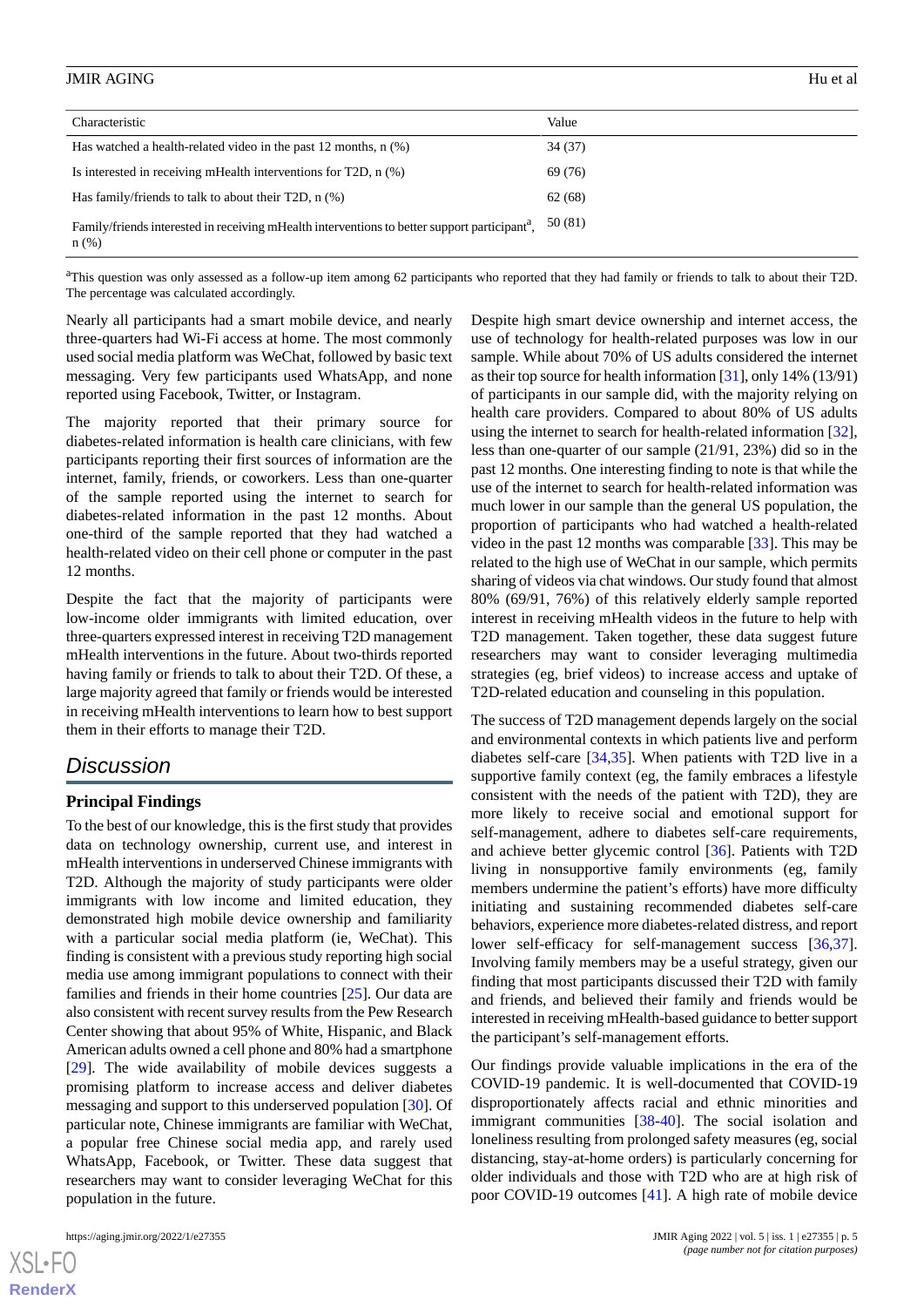ownership and strong interest in mHealth interventions among older Chinese immigrants with T2D may represent a window of opportunity for low-cost mHealth interventions to reduce diabetes burden and improve self-management outcomes in this rapidly growing immigrant group in the era of COVID-19.

## **Limitations and Strengths**

There are several limitations to be acknowledged. This study involved a relatively small, convenient sample. Participants were recruited from the NYC metropolitan area, limiting generalizability to other locations. Because recruitment was accomplished through community-based organizations, the results may not be representative of all Chinese Americans receiving care through primary care or hospital settings. Participants in this study had, on average, lived in the United States for almost 20 years. These results may not be applicable to newly arrived immigrants who might be less acculturated or less familiar with western approaches for T2D management.

Several strengths should also be noted. To the best of our knowledge, this is the first study that provides data on technology use in older low-income Chinese immigrants with T2D. These data are particularly relevant during the COVID-19 pandemic. Our data on the high usage of WeChat and basic text messages and rare usage of WhatsApp suggested future researchers may consider choosing linguistically and culturally tailored platforms to engage racial and ethnic minorities. In addition, Chinese immigrants have been reported to be a hard-to-reach population for research participation [\[42](#page-7-13),[43\]](#page-7-14). We partnered with several trusted community organizations and successfully recruited 101 Chinese immigrants within 4 months (April 2018 to July 2018).

This study is important in that it focuses on a fast-growing, yet significantly understudied immigrant population [[44\]](#page-7-15). While telehealth and telemedicine programs are rapidly growing in the era of the COVID-19 pandemic, low-income, underserved populations, particularly older immigrants with limited English proficiency, are often overlooked because it is assumed that they do not have access to technology and have limited interest in telehealth programs [\[26](#page-6-13)]. This study serves as a first step to dispel these myths and demonstrates that access to technology is not a major issue and that interest in mHealth programs is high. Our research team is currently testing a WeChat-based culturally and linguistically tailored diabetes video program in this underserved, older, low-income immigrant population.

## **Conclusions**

This study addressed a critical gap in the literature with regard to technology ownership and use of and attitudes toward mHealth in a relatively older immigrant population with T2D. While current telehealth use remained low, the high mobile device ownership and social media use and strong interest in mHealth programs suggests that mHealth may be a promising approach to deliver health education and increase access to diabetes support to this fast-growing minority group. This study also provides timely preliminary data in the era of COVID-19 as older immigrant communities are among the hardest hit populations. With the rapid shift to telemedicine strategies, it is important for health care policymakers, clinicians, community partners, and researchers to consider how to leverage existing technologies to reduce health disparities and increase access to health care in this underserved population.

## **Acknowledgments**

This research is supported in part by the National Institutes of Health (Grants U54MD000538-15, K99MD012811, R00MD012811, and P30DK111022).

## <span id="page-5-0"></span>**Conflicts of Interest**

None declared.

## **References**

- <span id="page-5-1"></span>1. McNeely MJ, Boyko EJ. Type 2 diabetes prevalence in Asian Americans: results of a national health survey. Diabetes Care 2004 Jan;27(1):66-69. [doi: [10.2337/diacare.27.1.66\]](http://dx.doi.org/10.2337/diacare.27.1.66) [Medline: [14693968\]](http://www.ncbi.nlm.nih.gov/entrez/query.fcgi?cmd=Retrieve&db=PubMed&list_uids=14693968&dopt=Abstract)
- <span id="page-5-3"></span>2. Thorpe LE, Upadhyay UD, Chamany S, Garg R, Mandel-Ricci J, Kellerman S, et al. Prevalence and control of diabetes and impaired fasting glucose in New York City. Diabetes Care 2009 Jan;32(1):57-62 [\[FREE Full text\]](http://europepmc.org/abstract/MED/19114627) [doi: [10.2337/dc08-0727\]](http://dx.doi.org/10.2337/dc08-0727) [Medline: [19114627](http://www.ncbi.nlm.nih.gov/entrez/query.fcgi?cmd=Retrieve&db=PubMed&list_uids=19114627&dopt=Abstract)]
- <span id="page-5-4"></span>3. Rajpathak SN, Wylie-Rosett J. High prevalence of diabetes and impaired fasting glucose among Chinese immigrants in New York City. J Immigr Minor Health 2011 Feb;13(1):181-183 [[FREE Full text](http://europepmc.org/abstract/MED/20533090)] [doi: [10.1007/s10903-010-9356-2](http://dx.doi.org/10.1007/s10903-010-9356-2)] [Medline: [20533090](http://www.ncbi.nlm.nih.gov/entrez/query.fcgi?cmd=Retrieve&db=PubMed&list_uids=20533090&dopt=Abstract)]
- <span id="page-5-5"></span><span id="page-5-2"></span>4. Xu Y, Pan W, Liu H. Self-management practices of Chinese Americans with type 2 diabetes. Nurs Health Sci 2010 Jun;12(2):228-234. [doi: [10.1111/j.1442-2018.2010.00524.x\]](http://dx.doi.org/10.1111/j.1442-2018.2010.00524.x) [Medline: [20602696](http://www.ncbi.nlm.nih.gov/entrez/query.fcgi?cmd=Retrieve&db=PubMed&list_uids=20602696&dopt=Abstract)]
- 5. Islam NS, Kwon SC, Wyatt LC, Ruddock C, Horowitz CR, Devia C, et al. Disparities in diabetes management in Asian Americans in New York City compared with other racial/ethnic minority groups. Am J Public Health 2015 Jul;105 Suppl 3:S443-S446 [[FREE Full text](http://europepmc.org/abstract/MED/25905853)] [doi: [10.2105/AJPH.2014.302523](http://dx.doi.org/10.2105/AJPH.2014.302523)] [Medline: [25905853](http://www.ncbi.nlm.nih.gov/entrez/query.fcgi?cmd=Retrieve&db=PubMed&list_uids=25905853&dopt=Abstract)]
- 6. Chesla CA, Chun KM. Accommodating type 2 diabetes in the Chinese American family. Qual Health Res 2005 Feb;15(2):240-255. [doi: [10.1177/1049732304272050\]](http://dx.doi.org/10.1177/1049732304272050) [Medline: [15611206\]](http://www.ncbi.nlm.nih.gov/entrez/query.fcgi?cmd=Retrieve&db=PubMed&list_uids=15611206&dopt=Abstract)
- 7. Ma RCW, Chan JCN. Type 2 diabetes in East Asians: similarities and differences with populations in Europe and the United States. Ann N Y Acad Sci 2013 Apr;1281:64-91 [\[FREE Full text\]](https://dx.doi.org/10.1111/nyas.12098) [doi: [10.1111/nyas.12098\]](http://dx.doi.org/10.1111/nyas.12098) [Medline: [23551121\]](http://www.ncbi.nlm.nih.gov/entrez/query.fcgi?cmd=Retrieve&db=PubMed&list_uids=23551121&dopt=Abstract)

[XSL](http://www.w3.org/Style/XSL)•FO **[RenderX](http://www.renderx.com/)**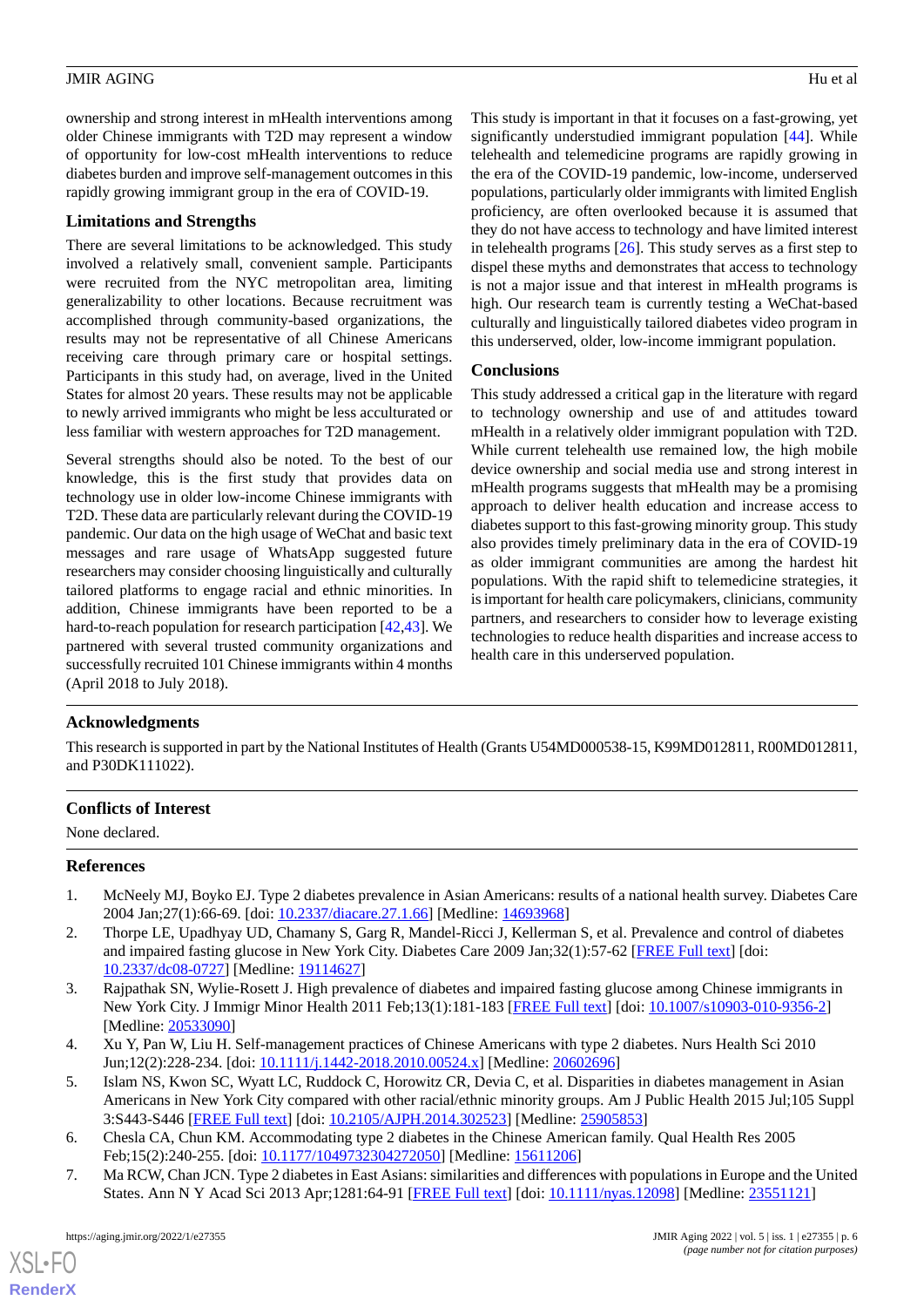- 8. Brown AF, Gregg EW, Stevens MR, Karter AJ, Weinberger M, Safford MM, et al. Race, ethnicity, socioeconomic position, and quality of care for adults with diabetes enrolled in managed care: the Translating Research Into Action for Diabetes (TRIAD) study. Diabetes Care 2005 Dec;28(12):2864-2870. [doi: [10.2337/diacare.28.12.2864](http://dx.doi.org/10.2337/diacare.28.12.2864)] [Medline: [16306546](http://www.ncbi.nlm.nih.gov/entrez/query.fcgi?cmd=Retrieve&db=PubMed&list_uids=16306546&dopt=Abstract)]
- <span id="page-6-0"></span>9. Herman WH, Dungan KM, Wolffenbuttel BHR, Buse JB, Fahrbach JL, Jiang H, et al. Racial and ethnic differences in mean plasma glucose, hemoglobin A1c, and 1,5-anhydroglucitol in over 2000 patients with type 2 diabetes. J Clin Endocrinol Metab 2009 May;94(5):1689-1694. [doi: [10.1210/jc.2008-1940\]](http://dx.doi.org/10.1210/jc.2008-1940) [Medline: [19276235](http://www.ncbi.nlm.nih.gov/entrez/query.fcgi?cmd=Retrieve&db=PubMed&list_uids=19276235&dopt=Abstract)]
- <span id="page-6-1"></span>10. Lanting LC, Joung IMA, Mackenbach JP, Lamberts SWJ, Bootsma AH. Ethnic differences in mortality, end-stage complications, and quality of care among diabetic patients: a review. Diabetes Care 2005 Sep;28(9):2280-2288. [Medline: [16123507](http://www.ncbi.nlm.nih.gov/entrez/query.fcgi?cmd=Retrieve&db=PubMed&list_uids=16123507&dopt=Abstract)]
- <span id="page-6-2"></span>11. Powers M, Bardsley J, Cypress M, Duker P, Funnell MM, Fischl AH, et al. Diabetes self-management education and support in type 2 diabetes: a joint position statement of the American Diabetes Association, the American Association of Diabetes Educators, and the Academy of Nutrition and Dietetics. J Acad Nutr Diet 2015 Aug;115(8):1323-1334. [doi: [10.1016/j.jand.2015.05.012\]](http://dx.doi.org/10.1016/j.jand.2015.05.012) [Medline: [26054423\]](http://www.ncbi.nlm.nih.gov/entrez/query.fcgi?cmd=Retrieve&db=PubMed&list_uids=26054423&dopt=Abstract)
- <span id="page-6-4"></span><span id="page-6-3"></span>12. Haas L, Maryniuk M, Beck J, Cox CE, Duker P, Edwards L, 2012 Standards Revision Task Force. National standards for diabetes self-management education and support. Diabetes Care 2012 Nov;35(11):2393-2401 [\[FREE Full text\]](http://europepmc.org/abstract/MED/22995096) [doi: [10.2337/dc12-1707\]](http://dx.doi.org/10.2337/dc12-1707) [Medline: [22995096](http://www.ncbi.nlm.nih.gov/entrez/query.fcgi?cmd=Retrieve&db=PubMed&list_uids=22995096&dopt=Abstract)]
- <span id="page-6-5"></span>13. Info brief for NYC's foreign-born, 2000-2015. The Official Website of the City of New York. 2017. URL: [https://www1.](https://www1.nyc.gov/assets/planning/download/pdf/about/dcp-priorities/data-expertise/nyc-foreign-born-info-brief.pdf?r=1) [nyc.gov/assets/planning/download/pdf/about/dcp-priorities/data-expertise/nyc-foreign-born-info-brief.pdf?r=1](https://www1.nyc.gov/assets/planning/download/pdf/about/dcp-priorities/data-expertise/nyc-foreign-born-info-brief.pdf?r=1) [accessed 2017-09-20]
- <span id="page-6-9"></span>14. Ho EY, Chesla CA, Chun KM. Health communication with Chinese Americans about type 2 diabetes. Diabetes Educ 2012;38(1):67-76. [doi: [10.1177/0145721711428774\]](http://dx.doi.org/10.1177/0145721711428774) [Medline: [22127677](http://www.ncbi.nlm.nih.gov/entrez/query.fcgi?cmd=Retrieve&db=PubMed&list_uids=22127677&dopt=Abstract)]
- 15. Hsu W, Cheung S, Ong E, Wong K, Lin S, Leon K, et al. Identification of linguistic barriers to diabetes knowledge and glycemic control in Chinese Americans with diabetes. Diabetes Care 2006 Feb;29(2):415-416. [doi: [10.2337/diacare.29.02.06.dc05-1915](http://dx.doi.org/10.2337/diacare.29.02.06.dc05-1915)] [Medline: [16443897](http://www.ncbi.nlm.nih.gov/entrez/query.fcgi?cmd=Retrieve&db=PubMed&list_uids=16443897&dopt=Abstract)]
- <span id="page-6-6"></span>16. Ho EY, Tran H, Chesla CA. Assessing the cultural in culturally sensitive printed patient-education materials for Chinese Americans with type 2 diabetes. Health Commun 2015;30(1):39-49 [[FREE Full text\]](http://europepmc.org/abstract/MED/24446839) [doi: [10.1080/10410236.2013.835216\]](http://dx.doi.org/10.1080/10410236.2013.835216) [Medline: [24446839](http://www.ncbi.nlm.nih.gov/entrez/query.fcgi?cmd=Retrieve&db=PubMed&list_uids=24446839&dopt=Abstract)]
- <span id="page-6-7"></span>17. King GL, McNeely MJ, Thorpe LE, Mau MLM, Ko J, Liu LL, et al. Understanding and addressing unique needs of diabetes in Asian Americans, native Hawaiians, and Pacific Islanders. Diabetes Care 2012 May;35(5):1181-1188 [\[FREE Full text\]](http://europepmc.org/abstract/MED/22517939) [doi: [10.2337/dc12-0210\]](http://dx.doi.org/10.2337/dc12-0210) [Medline: [22517939\]](http://www.ncbi.nlm.nih.gov/entrez/query.fcgi?cmd=Retrieve&db=PubMed&list_uids=22517939&dopt=Abstract)
- <span id="page-6-8"></span>18. Chun KM, Chesla CA. Cultural issues in disease management for chinese americans with type 2 diabetes. Psychol Health 2004 Dec;19(6):767-785. [doi: [10.1080/08870440410001722958](http://dx.doi.org/10.1080/08870440410001722958)]
- <span id="page-6-10"></span>19. Chun KM, Chesla CA, Kwan CM. "So we adapt step by step": acculturation experiences affecting diabetes management and perceived health for Chinese American immigrants. Soc Sci Med 2011 Jan;72(2):256-264 [[FREE Full text\]](http://europepmc.org/abstract/MED/21147509) [doi: [10.1016/j.socscimed.2010.11.010](http://dx.doi.org/10.1016/j.socscimed.2010.11.010)] [Medline: [21147509](http://www.ncbi.nlm.nih.gov/entrez/query.fcgi?cmd=Retrieve&db=PubMed&list_uids=21147509&dopt=Abstract)]
- 20. Chesla C, Chun K, Kwan C. Cultural and family challenges to managing type 2 diabetes in immigrant Chinese Americans. Diabetes Care 2009;32(10):1812-1816. [doi: [10.2337/dc09-0278](http://dx.doi.org/10.2337/dc09-0278)]
- 21. Kitsiou S, Paré G, Jaana M, Gerber B. Effectiveness of mHealth interventions for patients with diabetes: an overview of systematic reviews. PLoS One 2017;12(3):e0173160 [\[FREE Full text\]](https://dx.plos.org/10.1371/journal.pone.0173160) [doi: [10.1371/journal.pone.0173160\]](http://dx.doi.org/10.1371/journal.pone.0173160) [Medline: [28249025](http://www.ncbi.nlm.nih.gov/entrez/query.fcgi?cmd=Retrieve&db=PubMed&list_uids=28249025&dopt=Abstract)]
- <span id="page-6-11"></span>22. Dick J, Nundy S, Solomon M, Bishop K, Chin M, Peek M. Feasibility and usability of a text message-based program for diabetes self-management in an urban African-American population. J Diabetes Sci Technol 2011 Sep 01;5(5):1246-1254 [[FREE Full text](http://europepmc.org/abstract/MED/22027326)] [doi: [10.1177/193229681100500534\]](http://dx.doi.org/10.1177/193229681100500534) [Medline: [22027326](http://www.ncbi.nlm.nih.gov/entrez/query.fcgi?cmd=Retrieve&db=PubMed&list_uids=22027326&dopt=Abstract)]
- <span id="page-6-12"></span>23. Fortmann AL, Gallo LC, Garcia MI, Taleb M, Euyoque JA, Clark T, et al. Dulce Digital: an mHealth SMS-based intervention improves glycemic control in Hispanics with type 2 diabetes. Diabetes Care 2017 Oct;40(10):1349-1355. [doi: [10.2337/dc17-0230\]](http://dx.doi.org/10.2337/dc17-0230) [Medline: [28600309](http://www.ncbi.nlm.nih.gov/entrez/query.fcgi?cmd=Retrieve&db=PubMed&list_uids=28600309&dopt=Abstract)]
- <span id="page-6-13"></span>24. Levy N, Orzeck-Byrnes N, Aidasani SR, Moloney DN, Nguyen LH, Park A, et al. Transition of a text-based insulin titration program from a randomized controlled trial into real-world settings: implementation study. J Med Internet Res 2018;20(3):e93 [[FREE Full text](https://www.jmir.org/2018/3/e93/)] [doi: [10.2196/jmir.9515](http://dx.doi.org/10.2196/jmir.9515)] [Medline: [29555621](http://www.ncbi.nlm.nih.gov/entrez/query.fcgi?cmd=Retrieve&db=PubMed&list_uids=29555621&dopt=Abstract)]
- <span id="page-6-14"></span>25. Welcoming Center for New Pennsylvanians. Digital diaspora: how immigrants are capitalizing on today's technology. Immigration Research Library: The Immigrant Learning Center. 2012. URL: [https://www.immigrationresearch.org/report/](https://www.immigrationresearch.org/report/other/digital-diaspora-how-immigrants-are-capitalizing-todays-technology) [other/digital-diaspora-how-immigrants-are-capitalizing-todays-technology](https://www.immigrationresearch.org/report/other/digital-diaspora-how-immigrants-are-capitalizing-todays-technology) [accessed 2022-01-27]
- 26. Velasquez D, Mehrotra A. Ensuring the growth of telehealth during COVID-19 does not exacerbate disparities in care. Health Affairs. URL: <https://www.healthaffairs.org/do/10.1377/hblog20200505.591306/full/> [accessed 2022-01-27]
- 27. Onken LS, Carroll KM, Shoham V, Cuthbert BN, Riddle M. Reenvisioning clinical science: unifying the discipline to improve the public health. Clin Psychol Sci 2014 Jan 01;2(1):22-34 [[FREE Full text](http://europepmc.org/abstract/MED/25821658)] [doi: [10.1177/2167702613497932\]](http://dx.doi.org/10.1177/2167702613497932) [Medline: [25821658](http://www.ncbi.nlm.nih.gov/entrez/query.fcgi?cmd=Retrieve&db=PubMed&list_uids=25821658&dopt=Abstract)]



[XSL](http://www.w3.org/Style/XSL)•FO **[RenderX](http://www.renderx.com/)**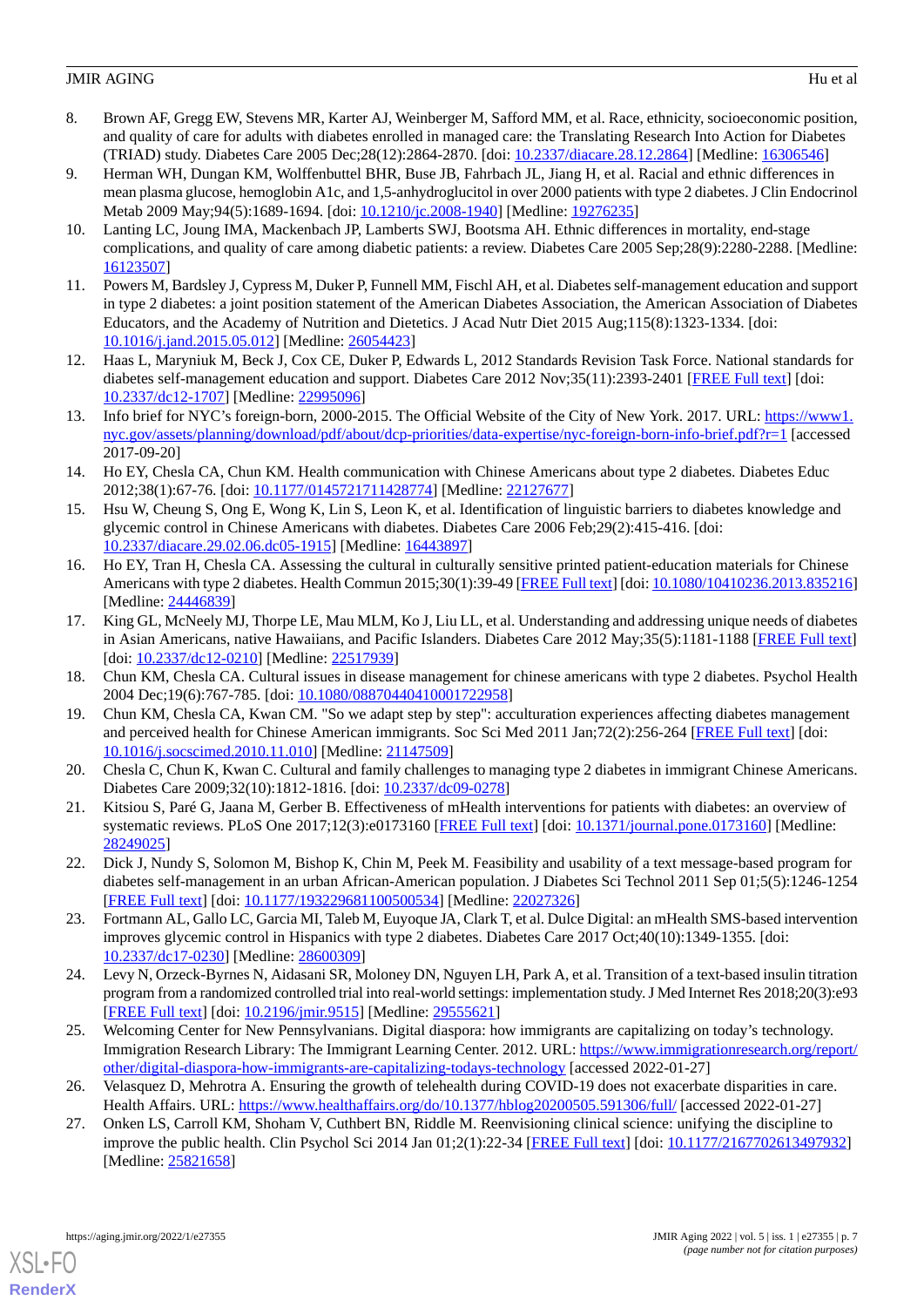- <span id="page-7-0"></span>28. Nelson D, Kreps G, Hesse B, Croyle R, Willis G, Arora N, et al. The Health Information National Trends Survey (HINTS): development, design, and dissemination. J Health Commun 2004;9(5):443-60; discussion 81. [doi: [10.1080/10810730490504233\]](http://dx.doi.org/10.1080/10810730490504233) [Medline: [15513791\]](http://www.ncbi.nlm.nih.gov/entrez/query.fcgi?cmd=Retrieve&db=PubMed&list_uids=15513791&dopt=Abstract)
- <span id="page-7-2"></span><span id="page-7-1"></span>29. Mobile fact sheet. Pew Research Center. 2019. URL: <https://www.pewresearch.org/internet/fact-sheet/mobile/> [accessed] 2022-01-27]
- 30. Mayberry LS, Lyles CR, Oldenburg B, Osborn CY, Parks M, Peek ME. mHealth interventions for disadvantaged and vulnerable people with type 2 diabetes. Curr Diab Rep 2019 Nov 25;19(12):148-170 [\[FREE Full text\]](http://europepmc.org/abstract/MED/31768662) [doi: [10.1007/s11892-019-1280-9\]](http://dx.doi.org/10.1007/s11892-019-1280-9) [Medline: [31768662](http://www.ncbi.nlm.nih.gov/entrez/query.fcgi?cmd=Retrieve&db=PubMed&list_uids=31768662&dopt=Abstract)]
- <span id="page-7-4"></span><span id="page-7-3"></span>31. Swoboda C, Van Hulle JM, McAlearney A, Huerta T. Odds of talking to healthcare providers as the initial source of healthcare information: updated cross-sectional results from the Health Information National Trends Survey (HINTS). BMC Fam Pract 2018 Aug 29;19(1):146 [[FREE Full text](https://bmcfampract.biomedcentral.com/articles/10.1186/s12875-018-0805-7)] [doi: [10.1186/s12875-018-0805-7](http://dx.doi.org/10.1186/s12875-018-0805-7)] [Medline: [30157770](http://www.ncbi.nlm.nih.gov/entrez/query.fcgi?cmd=Retrieve&db=PubMed&list_uids=30157770&dopt=Abstract)]
- <span id="page-7-5"></span>32. Jabson JM, Patterson JG, Kamen C. Understanding health information seeking on the internet among sexual minority people: cross-sectional analysis from the Health Information National Trends Survey. JMIR Public Health Surveill 2017 Jun 19;3(2):e39 [\[FREE Full text\]](https://publichealth.jmir.org/2017/2/e39/) [doi: [10.2196/publichealth.7526](http://dx.doi.org/10.2196/publichealth.7526)] [Medline: [28630036](http://www.ncbi.nlm.nih.gov/entrez/query.fcgi?cmd=Retrieve&db=PubMed&list_uids=28630036&dopt=Abstract)]
- <span id="page-7-6"></span>33. Langford A, Loeb S. Perceived patient-provider communication quality and sociodemographic factors associated with watching health-related videos on YouTube: a cross-sectional analysis. J Med Internet Res 2019 May 17;21(5):e13512 [[FREE Full text](https://www.jmir.org/2019/5/e13512/)] [doi: [10.2196/13512\]](http://dx.doi.org/10.2196/13512) [Medline: [31102372\]](http://www.ncbi.nlm.nih.gov/entrez/query.fcgi?cmd=Retrieve&db=PubMed&list_uids=31102372&dopt=Abstract)
- <span id="page-7-7"></span>34. Ryan P, Sawin K. The Individual and Family Self-Management Theory: background and perspectives on context, process, and outcomes. Nurs Outlook 2009;57(4):217-225.e6 [\[FREE Full text\]](http://europepmc.org/abstract/MED/19631064) [doi: [10.1016/j.outlook.2008.10.004\]](http://dx.doi.org/10.1016/j.outlook.2008.10.004) [Medline: [19631064](http://www.ncbi.nlm.nih.gov/entrez/query.fcgi?cmd=Retrieve&db=PubMed&list_uids=19631064&dopt=Abstract)]
- <span id="page-7-8"></span>35. Mayberry LS, Harper KJ, Osborn CY. Family behaviors and type 2 diabetes: what to target and how to address in interventions for adults with low socioeconomic status. Chronic Illn 2016 Apr 19:199-215. [doi: [10.1177/1742395316644303](http://dx.doi.org/10.1177/1742395316644303)] [Medline: [27099387](http://www.ncbi.nlm.nih.gov/entrez/query.fcgi?cmd=Retrieve&db=PubMed&list_uids=27099387&dopt=Abstract)]
- <span id="page-7-10"></span><span id="page-7-9"></span>36. Mayberry LS, Osborn CY. Family involvement is helpful and harmful to patients' self-care and glycemic control. Patient Educ Couns 2014 Dec;97(3):418-425 [[FREE Full text](http://europepmc.org/abstract/MED/25282327)] [doi: [10.1016/j.pec.2014.09.011](http://dx.doi.org/10.1016/j.pec.2014.09.011)] [Medline: [25282327\]](http://www.ncbi.nlm.nih.gov/entrez/query.fcgi?cmd=Retrieve&db=PubMed&list_uids=25282327&dopt=Abstract)
- 37. Mayberry LS, Osborn CY. Family support, medication adherence, and glycemic control among adults with type 2 diabetes. Diabetes Care 2012 Jun;35(6):1239-1245 [\[FREE Full text\]](http://europepmc.org/abstract/MED/22538012) [doi: [10.2337/dc11-2103\]](http://dx.doi.org/10.2337/dc11-2103) [Medline: [22538012\]](http://www.ncbi.nlm.nih.gov/entrez/query.fcgi?cmd=Retrieve&db=PubMed&list_uids=22538012&dopt=Abstract)
- <span id="page-7-11"></span>38. Webb Hooper M, Nápoles AM, Pérez-Stable EJ. COVID-19 and racial/ethnic disparities. JAMA 2020 Jun 23;323(24):2466-2467. [doi: [10.1001/jama.2020.8598](http://dx.doi.org/10.1001/jama.2020.8598)] [Medline: [32391864\]](http://www.ncbi.nlm.nih.gov/entrez/query.fcgi?cmd=Retrieve&db=PubMed&list_uids=32391864&dopt=Abstract)
- <span id="page-7-12"></span>39. Page K, Venkataramani M, Beyrer C, Polk S. Undocumented U.S. immigrants and Covid-19. N Engl J Med 2020 May 21;382(21):e62. [doi: [10.1056/NEJMp2005953\]](http://dx.doi.org/10.1056/NEJMp2005953) [Medline: [32220207\]](http://www.ncbi.nlm.nih.gov/entrez/query.fcgi?cmd=Retrieve&db=PubMed&list_uids=32220207&dopt=Abstract)
- <span id="page-7-13"></span>40. Ross J, Diaz C, Starrels J. The disproportionate burden of COVID-19 for immigrants in the Bronx, New York. JAMA Intern Med 2020 Aug 01;180(8):1043-1044. [doi: [10.1001/jamainternmed.2020.2131](http://dx.doi.org/10.1001/jamainternmed.2020.2131)] [Medline: [32383754\]](http://www.ncbi.nlm.nih.gov/entrez/query.fcgi?cmd=Retrieve&db=PubMed&list_uids=32383754&dopt=Abstract)
- 41. Wu B. Social isolation and loneliness among older adults in the context of COVID-19: a global challenge. Glob Health Res Policy 2020;5:27 [\[FREE Full text\]](https://ghrp.biomedcentral.com/articles/10.1186/s41256-020-00154-3) [doi: [10.1186/s41256-020-00154-3](http://dx.doi.org/10.1186/s41256-020-00154-3)] [Medline: [32514427\]](http://www.ncbi.nlm.nih.gov/entrez/query.fcgi?cmd=Retrieve&db=PubMed&list_uids=32514427&dopt=Abstract)
- <span id="page-7-15"></span><span id="page-7-14"></span>42. Godden S, Ambler G, Pollock A. Recruitment of minority ethnic groups into clinical cancer research trials to assess adherence to the principles of the Department of Health Research Governance Framework: national sources of data and general issues arising from a study in one hospital trust in England. J Med Ethics 2010 Jun;36(6):358-362. [doi: [10.1136/jme.2009.033845\]](http://dx.doi.org/10.1136/jme.2009.033845) [Medline: [20439335](http://www.ncbi.nlm.nih.gov/entrez/query.fcgi?cmd=Retrieve&db=PubMed&list_uids=20439335&dopt=Abstract)]
- 43. Taylor-Piliae R, Froelicher E. Methods to optimize recruitment and retention to an exercise study in Chinese immigrants. Nurs Res 2007;56(2):132-136. [doi: [10.1097/01.NNR.0000263971.46996.14](http://dx.doi.org/10.1097/01.NNR.0000263971.46996.14)] [Medline: [17356444](http://www.ncbi.nlm.nih.gov/entrez/query.fcgi?cmd=Retrieve&db=PubMed&list_uids=17356444&dopt=Abstract)]
- 44. Yi S. Taking action to improve Asian American health. Am J Public Health 2020 Apr;110(4):435-437. [doi: [10.2105/AJPH.2020.305596\]](http://dx.doi.org/10.2105/AJPH.2020.305596) [Medline: [32160000](http://www.ncbi.nlm.nih.gov/entrez/query.fcgi?cmd=Retrieve&db=PubMed&list_uids=32160000&dopt=Abstract)]

## **Abbreviations**

**HbA**<sub>1c</sub>**:** hemoglobin  $A_{1c}$ **HINTS:** Health Information National Trends Survey **mHealth:** mobile health **NCI:** National Cancer Institute **NIH:** National Institutes of Health **T2D:** type 2 diabetes